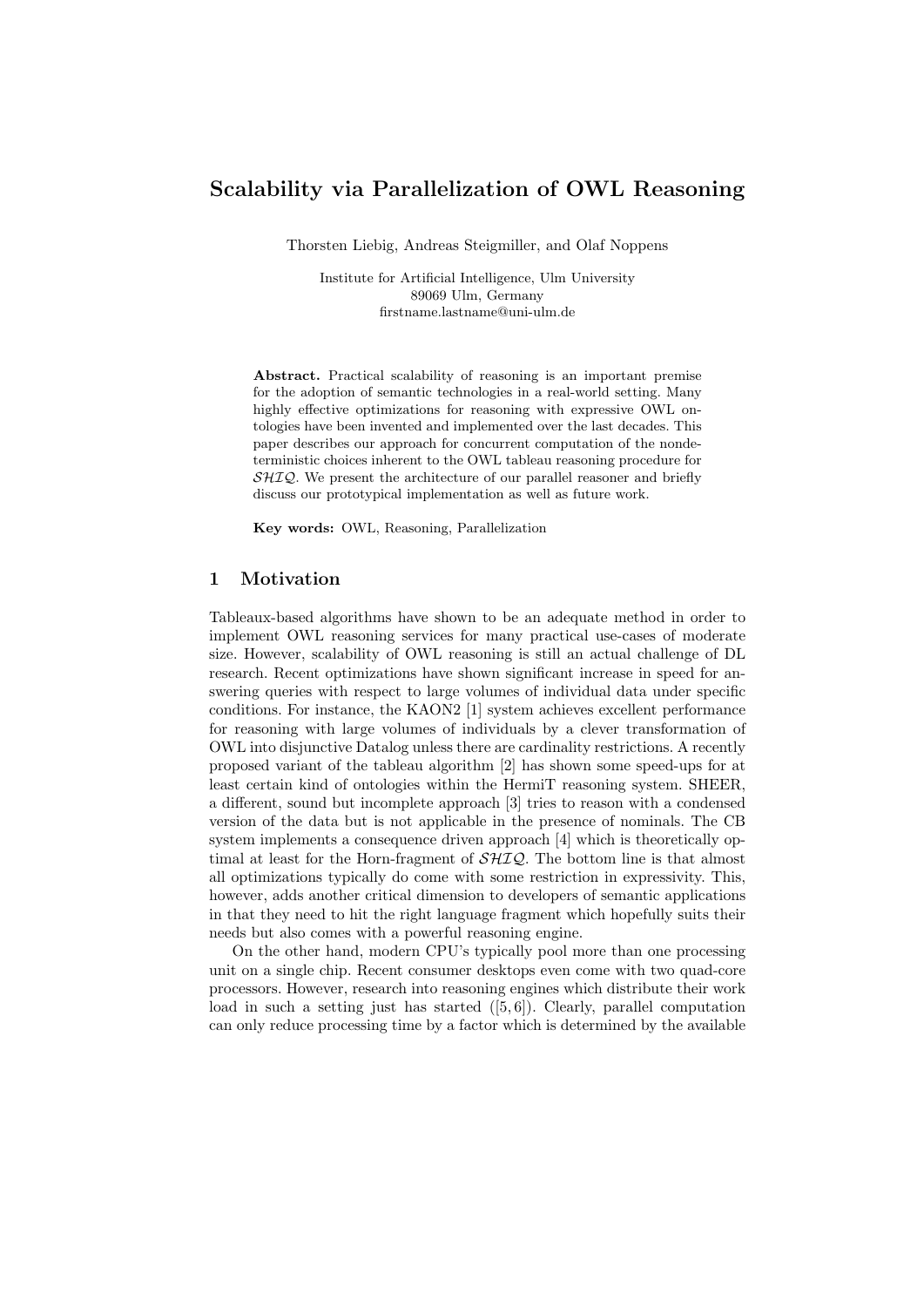#### 2 Thorsten Liebig, Andreas Steigmiller, and Olaf Noppens

processing units but has the potential of being applicable without any restriction especially to the most "costly" cases.

On a high level there are at least two different approaches for parallelizing reasoning:

- Reasoner level. Refers to the approach where the system runs independent instances of the reasoner procedure to solve some service task. For instance, computation of the class hierarchy can be delegated to a set of reasoner instances each of which check consecutively for subsumption of two classes.
- Proof level. Aims at parallelizing the reasoning procedure itself by concurrent computation of inherently independent proof steps.

Our approach follows the proof level strategy because of its sophisticated tuning and optimization options. The reasoner level approach, by contrast, is a naive kind of parallelization whose synchronization interval is more or less unpredictable and therefore far from optimal. For instance, the efficient computation of the concept hierarchy should exploit previous subsumption results. In the worst case the reasoner level approach has to compute some tests multiple times due to inherent poor synchronization possibilities.

This paper describes how to parallelize the well-known tableau algorithm used within reasoning systems such as RacerPro, FaCT++, or Pellet. Parallelizing the nondeterministic choices within the standard DL tableau procedure has several advantages. First of all, nondeterminism is inherent to the tableau algorithm due to logical operators such as disjunction, at-most, or qualified cardinality restrictions. The generated alternatives from these expressions are completely independent of each other and can be computed concurrently. In case of a positive result the other sibling threads can be aborted. The parallel computation of nondeterministic alternatives also makes the algorithm less dependent on heuristics which typically choose the next alternative to process. A bad guess within a sequential algorithm inevitably will lead to a performance penalty. A parallel approach has the advantage of having better odds with respect to at least one good guess.

In the following we present our framework for distributed tableaux proofs, describe the status of our implementation and comment on first result as well as discuss future work.

# 2 An Approach for Parallelizing DL Tableaux Proofs

Our approach aims at parallelizing the sequential algorithm proposed in [7] for  $ALCNH_{R+}$  ABoxes with GCIs, enhanced with inverse roles and qualified cardinality restrictions – referred to as  $\mathcal{SHIQ}$  – and extends our previous work dealing with a parallel  $\mathcal{SHN}$  reasoning system [8]

Every standard reasoning task can be reduced to a corresponding ABox unsatisfiability problem. A tableau prover will then try to create a model for this ABox. This is done by building up a tree (the tableau) of generic individuals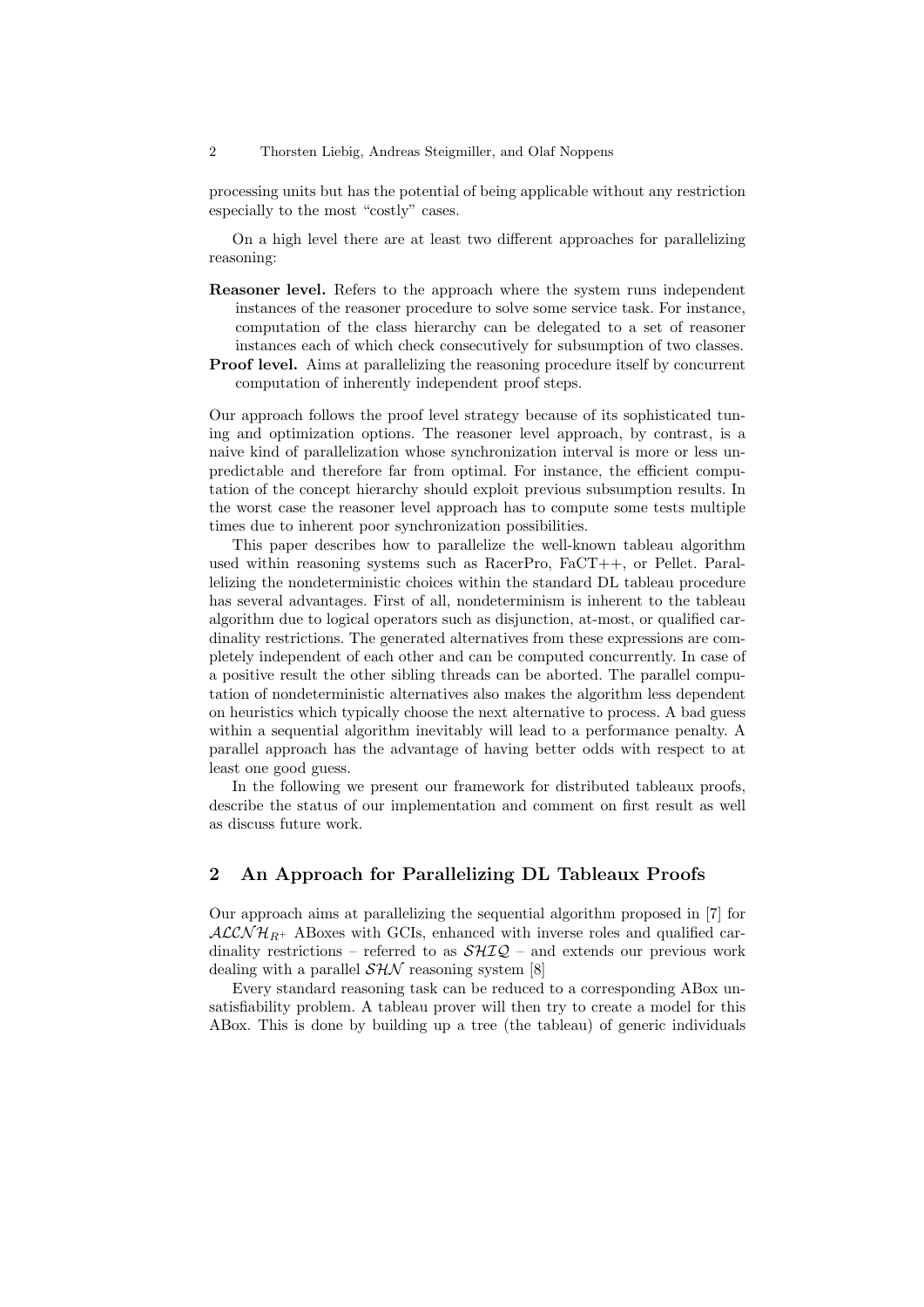$a_i$  (the nodes of the tableau) by applying tableaux expansion rules. Tableaux expansion rules either decompose concept expressions, add new individuals or merge existing individuals.

## 2.1 Non-Determinism within  $\mathcal{SHIQ}$

The most obvious starting point for parallel proof processing are the nondeterministic tableaux rules. Nondeterministic branching yields to multiple alternatives, which can be seen as different possible ABoxes to continue reasoning with. Within  $\mathcal{SHIQ}$  there are three inherent nondeterministic rules:

- **The disjunction rule.** If for an individual a the assertion  $a: C \sqcup D$  is in the ABox, then there are two possible ABoxes to continue with: either with C or with D.
- The number restriction merge rule. The at-most restriction results in nondeterminism, if there are m r-successors in an ABox as well as an at-most restriction ( $\leq n$  r) and it holds that  $m > n$ . In such a situation the m existing successors need to be merged to at most  $n$  r-successors. In the worst case this requires to check for all possible  $m$  on  $n$  partitions.
- **The choose rule.** For an ABox with the qualified number restriction ( $\leq n$  r.C) the algorithm has to add either C or  $\neg C$  to any r-successor.

As there are no dependencies between the alternatives generated by the rules above. Consequently they can be evaluated within parallel threads independently.

### 2.2 Work Pool Architecture

In order to enable parallelism without recursively creating an overwhelming number of threads, we decided to adopt a work pool design as shown in Figure 1. A work unit with a fixed number of *work executors* is generated at the start of the tableau proof. This parametrizable number typically will be equal to or less than the number of available processing units. These executors have synchronized read access to a common queue of jobs (i.e. the ABoxes to evaluate). On start, the tableaux root node (the original query ABox) is send from a superordinate work distributor to a work unit (cf. step A of Fig. 1).

The unit's work controller will add this work package to the units work queue (step 1). The controller then starts it's executors and one of them will fetch the initial job (step 2). During processing the executors have concurrent read as well as synchronized write access to two global caches (step 3). In case of a nondeterministic rule application an executor will generate the necessary alternative ABoxes by extending the preceding ABox (step 4). This work package is prioritized and submitted to the corresponding work queue. The next available executor will fetch the most prioritized work package from the pool. The executors also report any proof relevant information such as satisfiability results to the managing work controller, which then will control other executors when appropriate (step 4).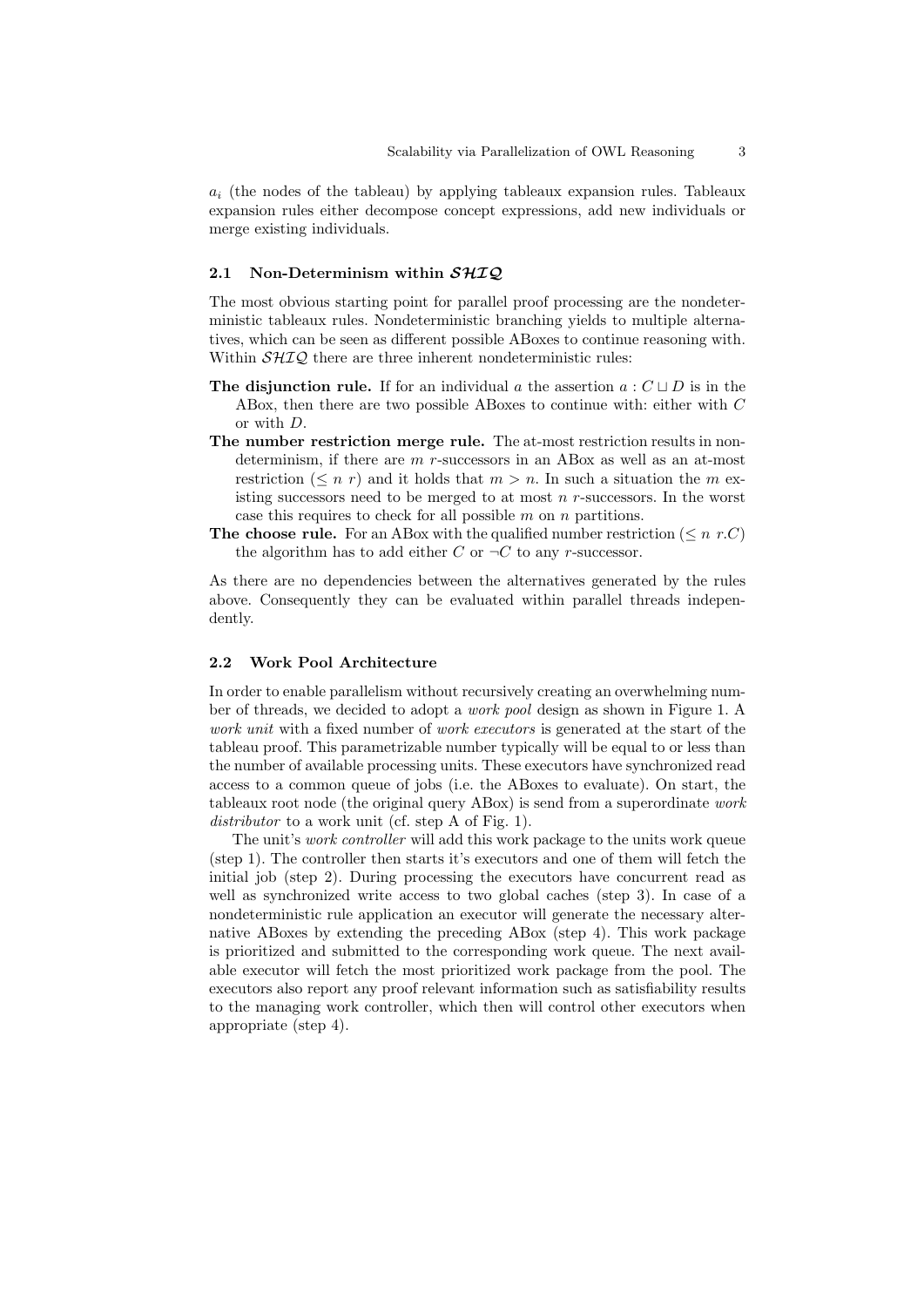

Fig. 1. Component interaction within work pool design of parallel reasoner.

The work controller itself gives notice to the work distributor in case

- i) an ABox that represents a complete tableau is found, or
- ii) no satisfiable alternative was found and there are no alternatives left to process.

The work distributor of our system architecture is designed to be able to coordinates more than one work unit. For instance, in case of an empty work queue of one unit the distributor will level the queues of its units such that there is no idle unit as long as there are work packages to process.

So far the design is tailored to a SMP (symmetric multi processor) architecture, where all processing cores have access to one main memory. However, our approach also allows for distribution over many computing systems. In such a setting multiple work distributors can coordinate their work between each other.

An important decision in this design is the choice of the units work pool organization. The commonly used queue is unsuitable in this setting as it promotes a breadth-first style evaluation order. Thus, ABoxes which were created earlier (generated by fewer applications of nondeterministic rules) are preferred, and the discovery of complete ABoxes is delayed. The usage of a stack would not reliably lead to a depth-first oriented processing order either, because several executor share one pool and push new work package when the occur.